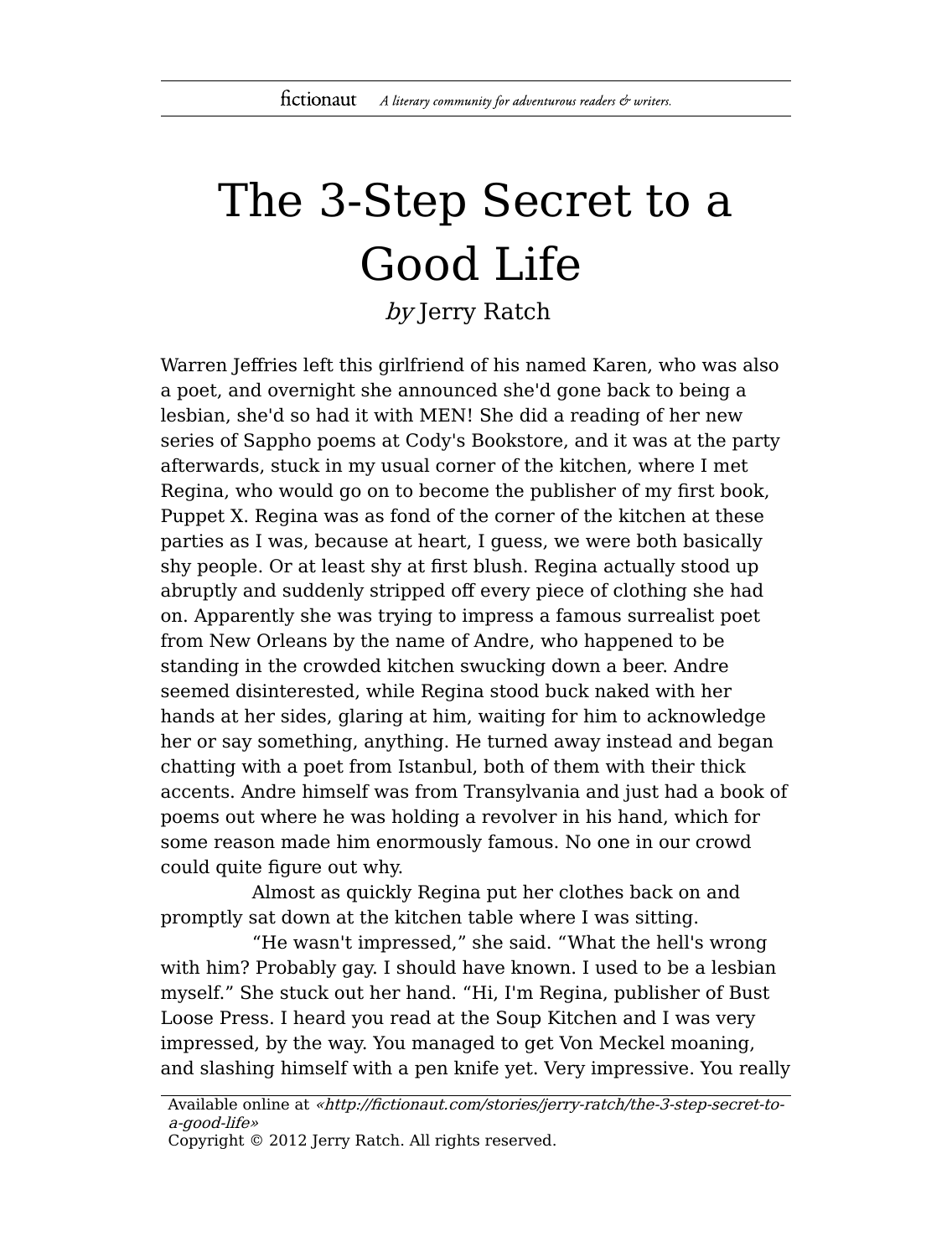put yourself on the map around here. You're not married or gay or anything, are you? It's getting so I can't tell anymore. Apparently. I got kicked out of my women's circle because I started sleeping with men again. They don't like that. Apparently."

Regina was very quick to laugh, and loudly too. And that was exactly what she did.

"I'd like to hear more of your stuff," she said. "When can we get together? Are you available after the party?"

"Well, I'm in the middle of this long sequence of poems I've been working on. It's not quite finished yet."

"When can I come over to your place and see what you've got? I won't bite."

"The woman I'm living with gets very jealous. Apparently."

"I can see why, I would too, honey. Just let me take a peek at it. The poetry. You're really very good, you know. I'll bring along my man, Angel, so your lady-friend won't be jealous."

"I don't know about that."

"C'mon. What can happen? She'd leave you? Get serious." I didn't answer right away.

"Are you too pussy-whipped to make your own decisions? I've gotta tell you, I find that pretty appealing." Again she stood and stripped off all of her clothing, right in the crowded kitchen. I don't even know whose apartment we were at. Nobody asked in those days.

"What's the matter, honey, never seen stretch marks before? That's from two kids with two husbands. It's what happens to real women. Our tits drop down to our waist, our bellies and thighs get thunderous. They're the real thing. Take a good look."

Then she quietly put her clothes back on. It was disturbing. But oddly, there wasn't much of a commotion at the party. Nothing seemed to be able to stop its chaos and momentum, chaos mostly. And nudity didn't seem to be such a big deal around Berkeley. It was kind of refreshing.

But if it had been Penny, now, that would be a whole other proposition. I would've had Penny pinned to the floor in less than a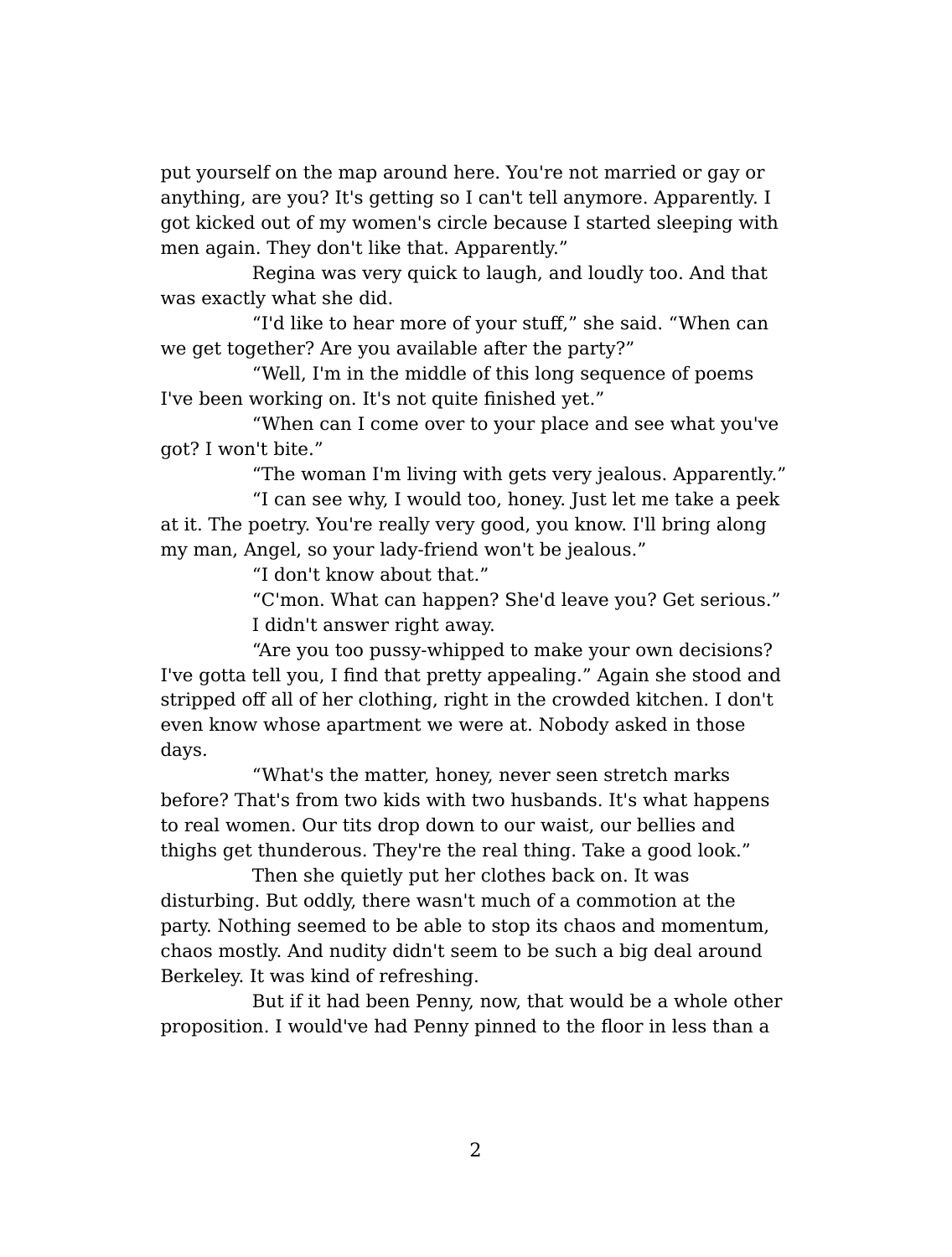New York minute. Or a Chicago minute anyway. A Chicago minute takes slightly longer. You could forget about the whole idea in San Francisco. They didn't even understand the concept of a minute out here, probably because of all the dope in the air.

Regina left to get her man, Angel, and after the party they followed me up the hill to my little house on Fairlawn. They sat down in the living room and with all the kids right there, all their chaos, I read them everything I had written of Puppet X. It was 42 pages so far. They made me an offer to publish it when it was done, right then and there. I could barely believe my ears. But Mary Jo was sitting in the corner of the room, throwing hateful looks toward Regina. By the time they left, she was absolutely fuming. She hadn't said more than two words the whole evening. I knew she was a bit unsocial, but this was strange, and unnerving.

"Are you fucking her?" she asked, loudly. Even the kids looked at her in disbelief.

"Mom!" they cried. And they fled the living room, holding their ears as if they'd just heard the sirens of Homer.

"What are you talking about? They want to publish my book, didn't you hear?"

"I know what I heard. You're fucking her, aren't you? Do you like her body? She certainly threw herself around the couch all night."

"Chrissake, Mary Jo, not every woman wants to go around fucking every poet."

"Really!"

"Yeah."

"You didn't at least imagine her undressed?"

I hesitated, because I had the hardest time in those days not telling the absolute and total truth. I had seen Regina naked, but come on.

"I thought so!" she yelled. "I just knew it! I could smell it on you. You're so transparent! Oh! Oh! Get out of my house!"

"What? Not again," I groaned.

"Get out, get out, GET OUT!"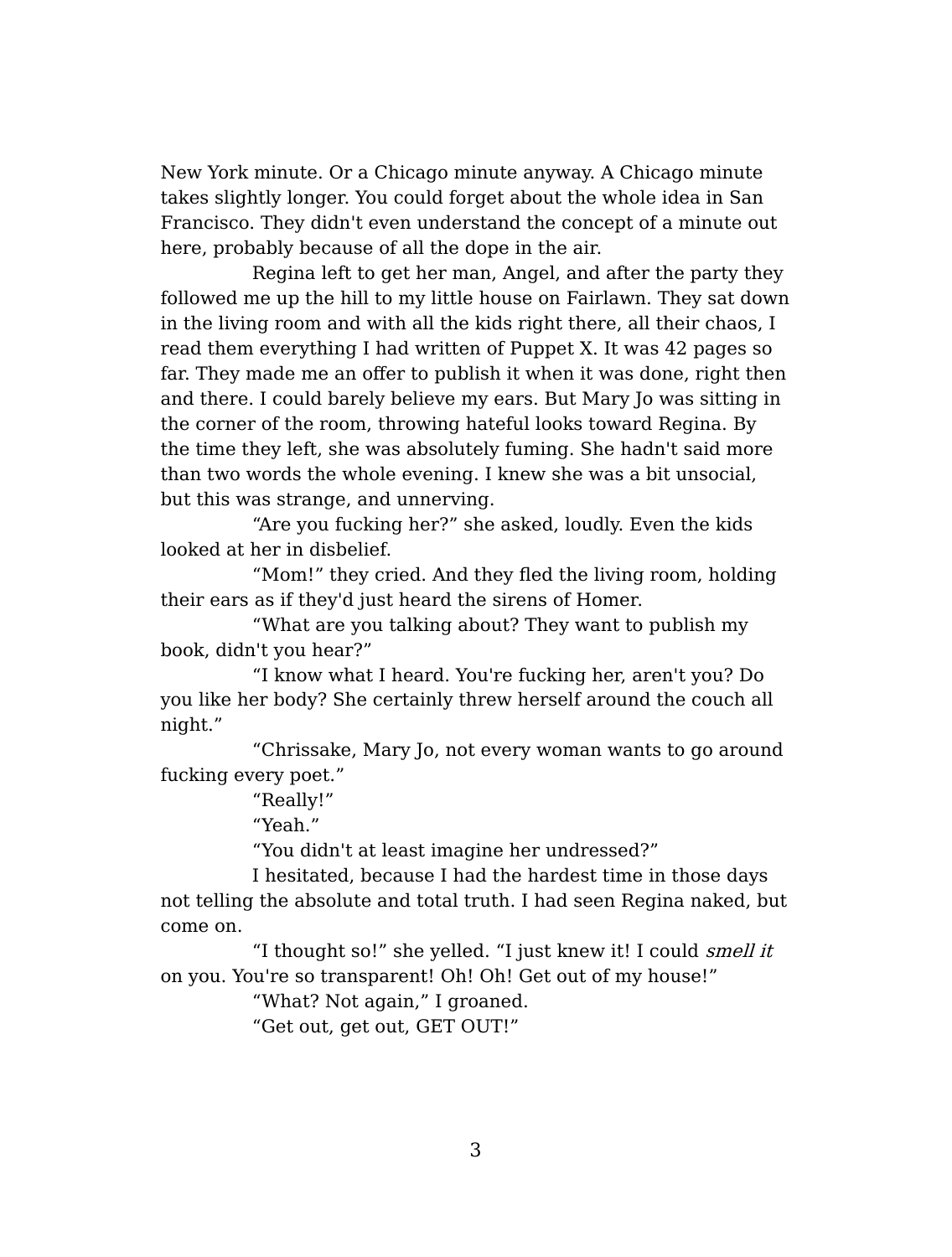That was the night I slept with Penny. We threw Steve out of my old room, just in case Von Meckel came over, which he in fact did. In the middle of the night we heard him through the wall, fuming. Absolutely fuming! Slamming around her room, turning things over. We could hear his high nasal voice drilling right through the plaster like the whine of a thirsty mosquito.

But, I have to say, Penny was delicious. Just delicious. The nipples on that girl were so dark and pointy. I got hard every time I went to suck on those things. We must have had deep sex three or four times that night. Something for which I would come to pay.

But who cares, I told myself. She liked to do it doggie style. And she was good at it too. So good! I would not easily forget how good.

Now the stage was really set for the San Francisco Poetry Wars as we have come to know them. There was no more turning back from there. It was like the sack of Troy, the rape of Helen, and it was unavoidable and delicious. So delicious.

Not at all like a nasturtium.

I understood completely how upset the Foul Language Poets were with the surrealists and the traditional academic poets of the time. I have to admit, some of the current trends in poetry in those days bored me silly too.

I remember how everyone was suddenly into this Persian poet named Kabir. How boring it was to constantly hear him being quoted.

They kept saying: "As Kabir says…" Blah, blah, blah. I got so annoyed that I decided to just invent a rival ancient poet. So I invented a poet named Kaboom. "As Kaboom says," I said at readings, pretending to quote this ancient poet I had recently unearthed to everyone's great surprise. Yes, and Kaboom used to say some salty things too, that really got under the skin of some of the academics. Here's an example:

## **Kaboom's Universal Theory #1:**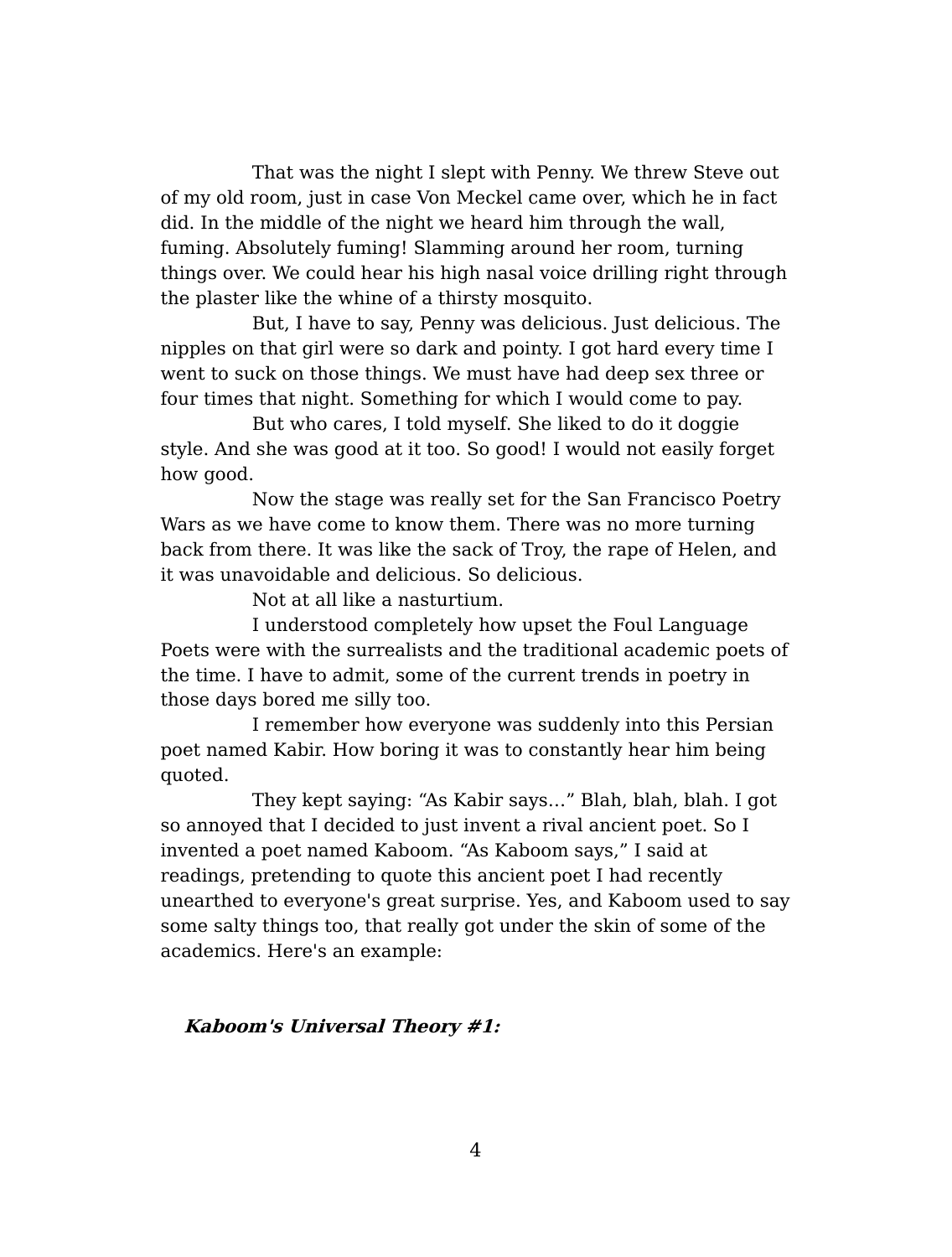## **The 3-step Secret to a Good Life**

- 1. Think up problems that don't exist
- 2. Realize, suddenly, that they don't exist
- 3. Elation

I claimed, in addition, that Kaboom had smoked hashish all the time, and that he was raised by two lesbian mothers and had an unclear sexual history. "We make love like an old Indian prayer rug," was a quote I attributed to him, during one of his hashish episodes. I muddied the waters further by claiming it was unclear from the translation of the ancient words if the poet was saying, "We make love like two old Indian prayer rugs," thereby asserting that his partner was just as old and ratty as he was.

But before I knew it, Mary Jo tracked me down and drove me back up to the house again, because her lawyer told her that if she didn't have someone around making money, the courts weren't going to allow her to keep custody of her children. Then what's more, to my complete and utter astonishment, I was informed that we had to get married — otherwise, no kids. You couldn't just be sleeping with someone in those days. You had to get married.

Then to top everything off, Mary Jo was pregnant. Truth is, I had no idea if this was even my child in her. I mean, she was sleeping around a bit with her new-found freedoms. Let's see, there was Randy from back at Whitebread College, of course, with his missing fingertip, as well as another Berkeley long-haired greasy hippie who'd been sniffing around after her, some dark quiet guy who was into photography and had done a number of nude sessions with her. How in the hell was I supposed to know who the father of this baby was. She was so fertile that babies kept spilling out of her like water flowing over a dam in winter.

She arranged to have an abortion at a doctor Greene's office, who practiced out of a converted house on Solano Avenue on the north side of Berkeley. I took her there the day of the procedure.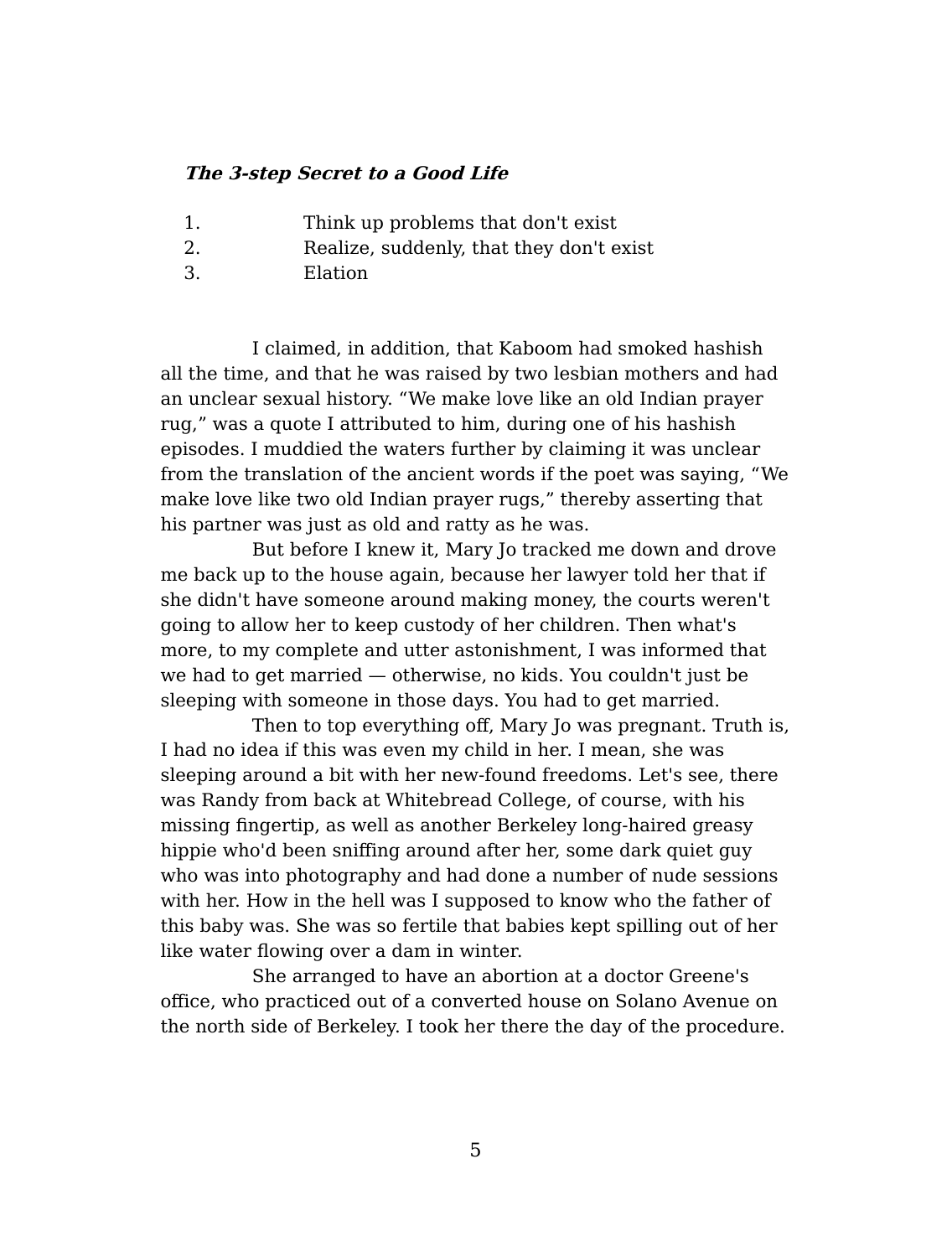You couldn't go to a regular hospital to have this kind of thing done then. It was still illegal, even though it was a generally accepted practice around there and didn't have that much stigma attached to it anymore. The thing that surprised me the most, to tell you the whole truth, was that I had naturally assumed she'd been taking birth control pills and I'd never even thought about it. Every girl I knew was taking birth control pills then, so I was shocked that she'd become pregnant, and I didn't know what the hell to do.

But she did. She asked a lady-friend and was recommended to this doctor Greene who operated on a long string of pregnant women, performing abortions on a regular basis. He had a booming business going in this shady practice. All you had to come up with was the requisite five hundred bucks.

"What!" I gasped. "Where are we going to get five hundred bucks?"

"Do you want another child screaming around underfoot?" she asked matter-of-factly.

"Well, no."

"Then you'd better find the money," she said. "Just get it."

"But I'm only making fifty bucks a week. And … how do I know this is even mine?" I pointed at her belly, which looked about the same as it always had to me, no different. She'd always had some left-over baby fat.

"Do you know where your own dick has been lately?" she grumbled. "Did you even consider using a condom? Or getting a vasectomy? Mitchell got one, so it's not him, I know that much."

"You mean you've been fucking him too?" I asked. I couldn't believe my ears.

"Women have needs, you know."

"You've been cheating with your own husband?"

"You've been fucking the babysitter, for Chrissakes. Just find the money, I don't care how. Also, my lawyer says we have to get married or else the court will take away my children. And I can't live without them."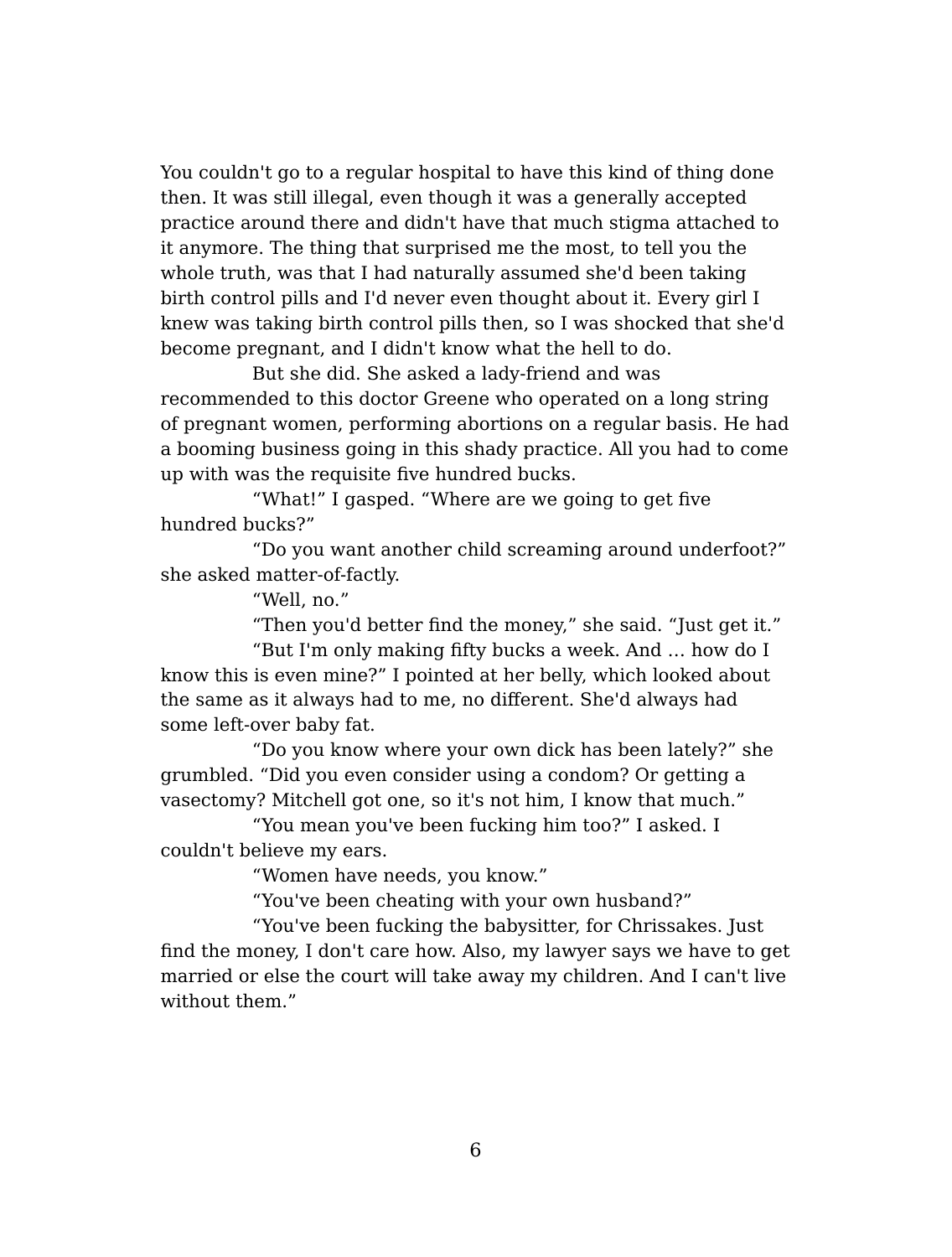Jesus, I thought. I had to go talk to Warren and Greg and Steve about all this. I was feeling like I was in a trap that was way over my head. What was I supposed to do here?

But before I could do that, she announced that a mysterious donor had come up with the cash, and demanded I go with her to the abortionist on Solano Avenue. The day was bright and cheery and growing hotter and hotter. We drove down the hill and over to Solano Avenue in the green VW square-back. She looked queasy and kept holding her belly and feeling all around. She made a face like she was about to sink under water.

"Pull over," she said suddenly. I swerved over to the curbside and stopped the car. She opened the door and threw up in a pile of leaves in the gutter. Then just as quickly she shut the door and adjusted the glasses on her nose.

"Okay, drive the car. Let's get this over with before I change my mind. This is too much fun."

The fee at the clinic was a standard, flat \$500, cash. No checks. No plastic. No records were kept of these transactions. They performed the service with a kind of medical vacuum cleaner. When we got there, a young receptionist was sitting at a desk. Cheap, dark-stained wood paneling covered the walls. Coolly she sat filing her long, bright fingernails, filling the appointment calendar in front of her as calls kept coming in.

Positioned along the walls were old sofas from which the stuffing had begun to emerge. I took a seat where I could find one next to a woman in a flowered granny dress, with streaks of gray in her hair, who was intently doing macramé with jute. Mary Jo found a place across from me in an old stuffed armchair beside a standing lamp. That old lamp offered about zero help in adjusting to the darkness of the place, emitting this weak, pink light through a brocaded lampshade with a fringe of tassel. Both of us kept gawking around the room. We'd peer down at our laps, then look up and all around the room at the faces of the women who'd come to the clinic for help. Some of them looked just tired and dislocated. They looked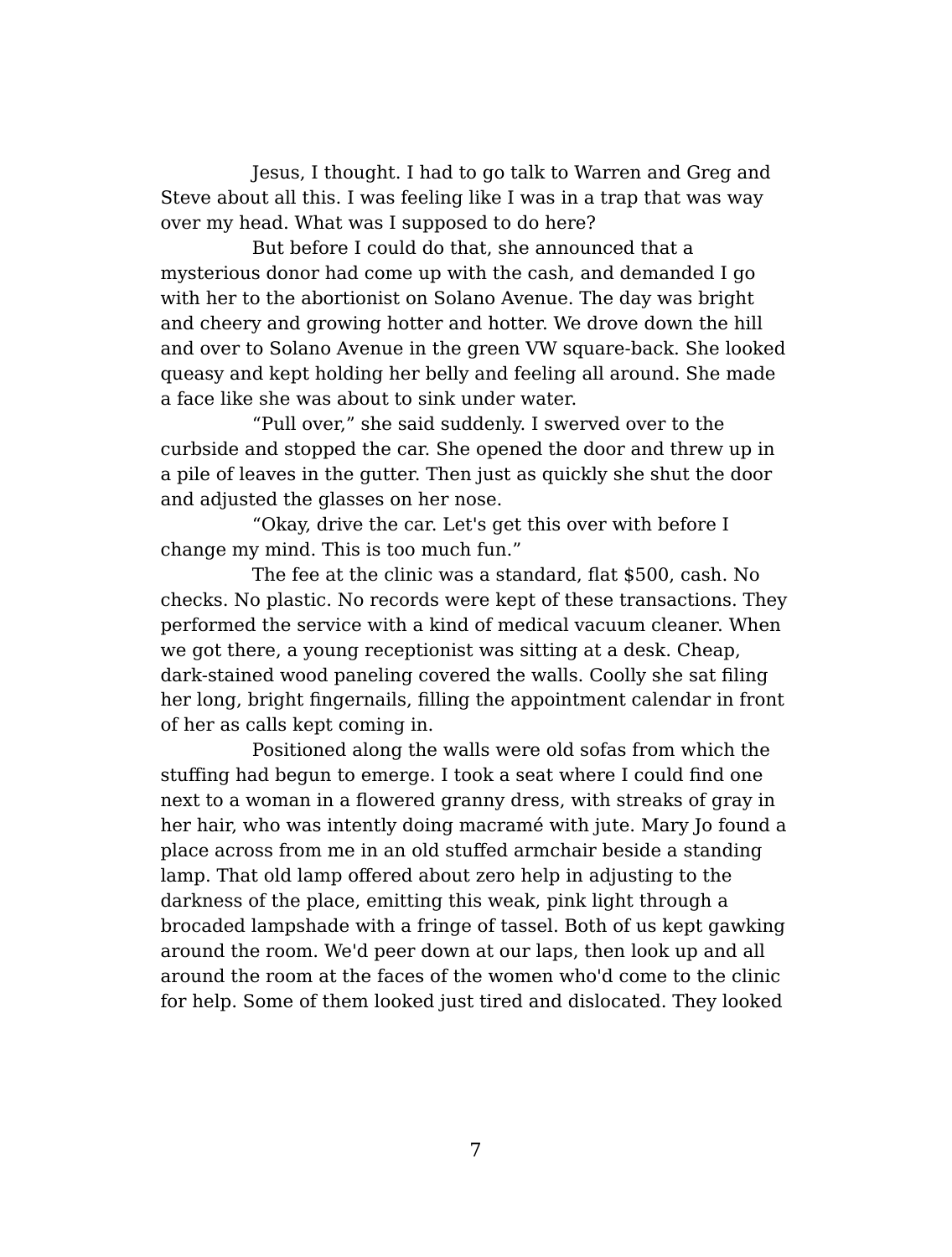like dried flowers that had curled up, collecting dust in an old cutglass vase without water.

The receptionist wore thick black eye makeup and long eyelashes and bright pink lipstick — while the group of women who were waiting for their appointment couldn't have been more opposite from her. Long straight hair hanging well below the waist, most of them considerably older than me. One minute they were biting at their upper lip, the next their lower lip, then they'd catch themselves and try to look calm.

Everybody sat waiting mutely, when all of a sudden from one of the back rooms behind the receptionist's desk there came a woman's shrill, terrifying scream. The girl at the desk quit filing her fingernails and slipped through a door that lead to the back. There came another piercing scream. It was blood-curdling and sent a chill up my spine. The next thing we saw was two women dressed to the neck in black, their faces rigid, drained of color. They kept running back and forth between rooms with piles of white towels. Things had gone from calm, even boring, to hysterical in under two minutes.

All three telephones were ringing at the abandoned receptionist desk. The screams went on and got unbearably louder and more frequent. They grew repetitive. Somebody yelled: "Shut up!" It was a man's voice. Then the screaming intensified, turning into the repeated word: "No! No! Noo! Noooo!"

There was a loud dull thud of some kind. Next, the two nurses dressed in black ran back into the receptionist area, grabbing more white towels and a stack of sheets out of a cheap gray metal cabinet. The telephones wouldn't stop ringing and ringing.

I saw Mary Jo clawing at her own forearm with her nails. The other women kept gaping at each other, then at the door where the screaming came from. Whoever it was hemorrhaging back there let out with one more tremendous yell, and we heard a man's voice shouting, "Shut the fuck up, will you!"

That's when Mary Jo leaped to her feet and bolted for the door, and I followed right after her, and we burst into the brightness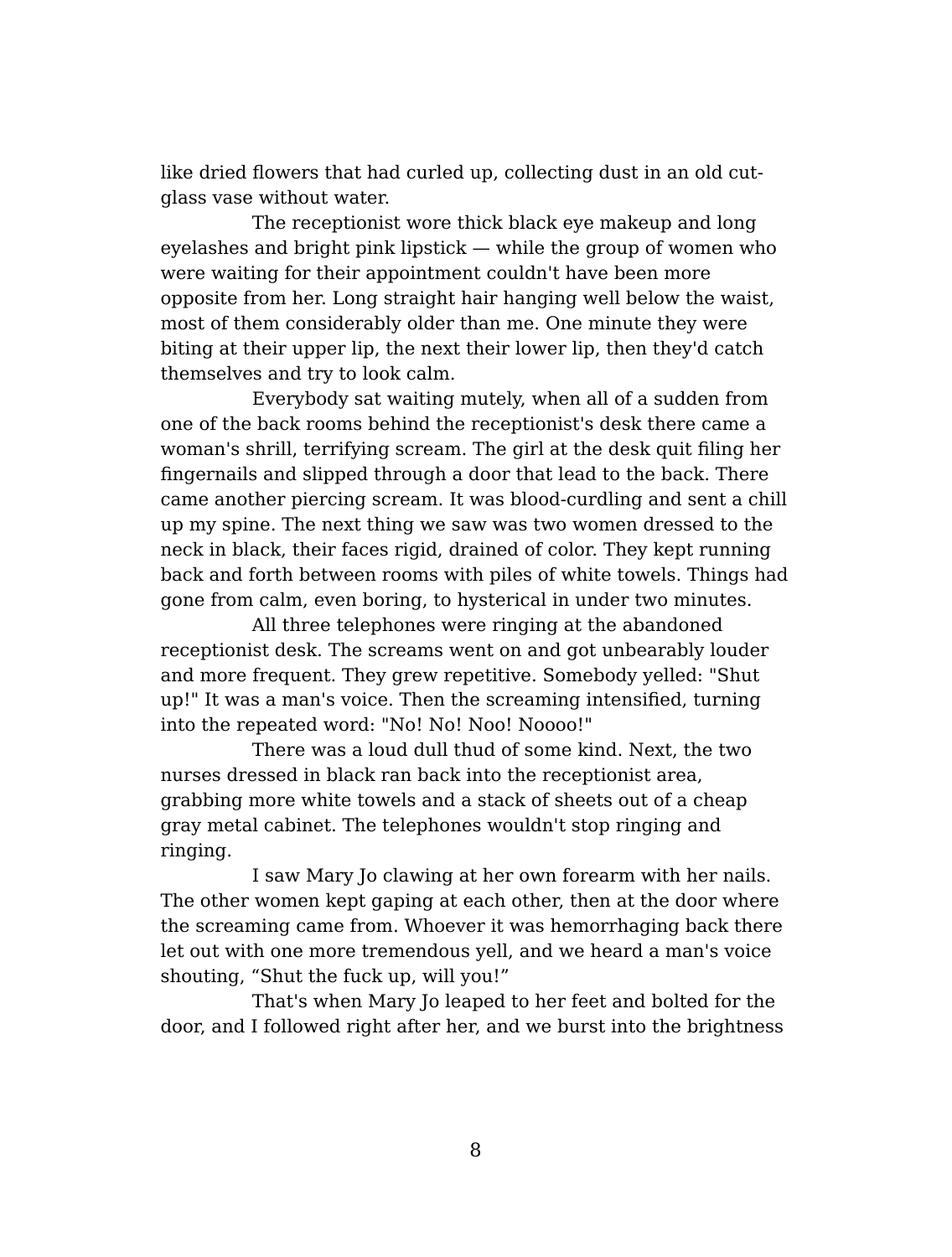outside. We ran down the sidewalk, only stopping at the corner where there was a storefront with a display of maternity clothing. A tall woman dressed in a brilliant yellow outfit walked past us on the sidewalk with a little red-haired girl dressed in a brilliant green coat.

Mary Jo lurched to the curbside and hung onto the fender of this yellow car. Sweat burst out from her forehead, drenching the hair at the back of her neck. It began dripping like a soft rain at her feet, then she threw up in the gutter.

"Damn it, Mary Jo, how far along are you anyway?"

"Oh, I don't know. It could be months, I guess. Who's keeping track?"

I drove her back up the hill. Neither of us said a word the whole way. I put her to bed and tucked a blanket around her neck. She fell asleep the minute she laid down, and I found myself taking a good long look. She was eight years older than me, for God's sake. I saw my life splayed out in front of me. I had to admit, it didn't look pretty. I panicked and fled the house.

I flew down the hill on foot. That was a long distance. I stopped off at Warren's tiny room near the campus. He wasn't there. A note taped to his door said he was at work at Jake's Ice Cream parlor on College Avenue in the Elmwood area of town, which was where I headed.

Warren had started working at Jake's Ice Cream, where a flock of teenage girls kept mooning around after him. It was the best ice cream in town, very rich and fattening. They wouldn't leave him alone. I think they were vying with one another to see who could get him in bed first. Their mid-drifts showing, their bare skinny arms. Words written across their tank-tops, rippling where their tits bulged out, or didn't. No one wore bras anymore, and their nipples would stick right out under their shirts. They would have incited a riot if they had shown up at a prison yard dressed like that. Young girls were bold, and getting bolder. I don't think they even suspected what power they had there. And that was just in their shirts alone.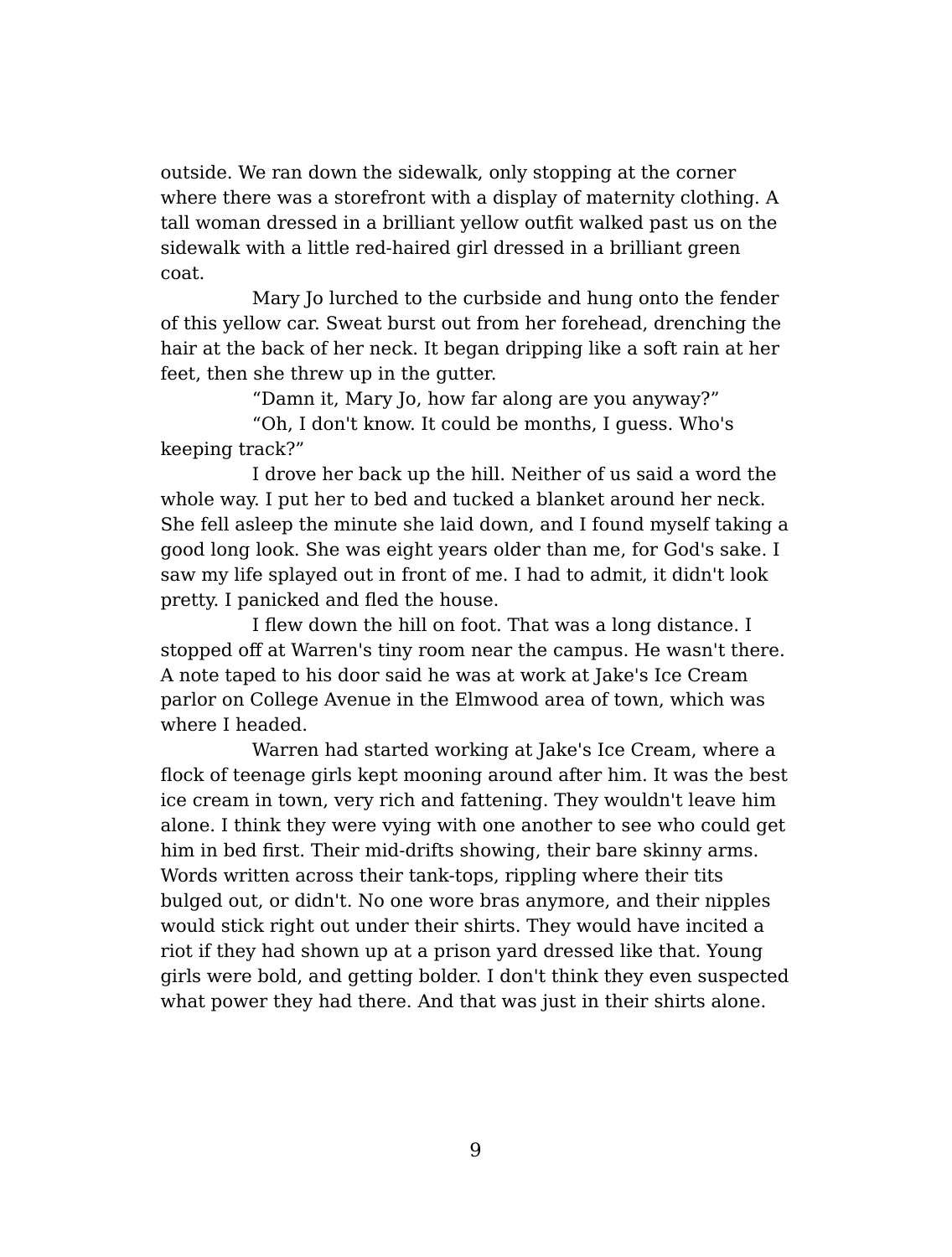When I walked into the ice cream parlor, there sat Penny at the counter, licking an ice cream cone. It was lime sherbet. Her bare arms showing, she looked like any teenager there. She'd come in to ask Warren what had happened to me. I slid onto a stool beside her.

"I just left home," I said.

She turned fully, to look me in the eye.

"Are you sure?"

"I'm sure."

"For good?"

I nodded.

"Why?" she asked.

"Mary Jo's pregnant. I have no idea whose baby it is, and her lawyer's saying I have to marry her if she wants to keep her kids."

"No way!" Warren exclaimed. "That's screwed."

"I don't want you going back up there anymore," Penny said. "You come stay with me."

"What about Von Meckel?"

"What about him? I'm a big girl. I can take care of myself." "No, I meant what about me?"

"Are you afraid of him?"

"A little."

"I'll take care of Von Meckel," Warren said. "I know his

kind."

We both looked at Warren. "What do you mean?" Penny asked.

"Just leave him to me," Warren repeated. He smiled a strange smile. "I know someone who will be a great help in this matter."

"Who?" I asked.

"Someone I just met by the name of John."

"Yeah," I said. "Would that be you?"